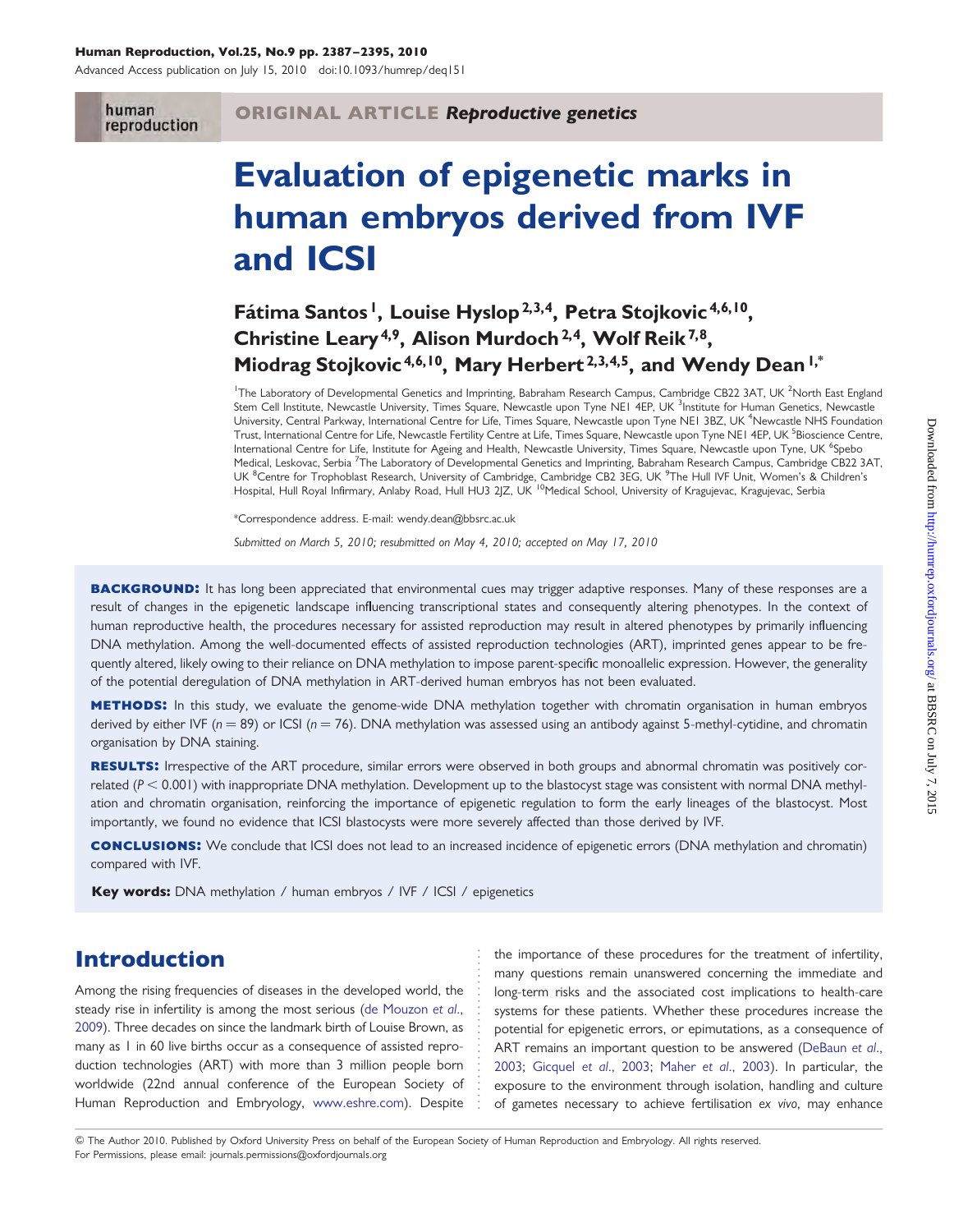the possibility of detrimental epimutations (Fortier et al[., 2008;](#page-7-0) [Morgan](#page-8-0) et al., 2008; Rivera et al[., 2008](#page-8-0)).

DNA methylation, histone modifications, replacement of histone variants in the nucleosome and chromatin structure have all been identified as epigenetic modifications, an instructional, overlying layer of information essential to interpret the underlying genetic code [\(Strahl and Allis, 2000](#page-8-0); [Jenuwein and Allis, 2001\)](#page-8-0). Germ cells, both oocytes and sperm are particularly sensitive to environmental changes leading to altered epigenotypes, in part as they ordinarily undergo epigenetic reprogramming in the course of normal gametogenesis ([Sasaki and Matsui, 2008](#page-8-0)). Environmental changes can and do become translated into epigenetic alterations with particular importance associated with their ability to heritably perpetuate these marks and hence influence future generations [\(Whitelaw and](#page-8-0) [Whitelaw, 2008](#page-8-0)). Importantly, these epimutations may lead to disease much later on in adult life [\(Barker, 2004;](#page-7-0) [Jirtle and Skinner,](#page-8-0) [2007](#page-8-0)). In response to the growing demand for ART, there is a wide spread interest in the field of human reproductive health to assess whether the many and varied procedures, associated with the treatment of human infertility, are compatible with maintaining a life-long normal epigenotype.

Animal models have firmly established that manipulations of embryos, ranging from simple embryo culture to somatic nuclear transfer, may influence fetal growth and viability (Mann et al[., 2004;](#page-8-0) [Amor and Halliday, 2008\)](#page-7-0). Many of these effects were found to have an epigenetic origin and frequently affected imprinted genes. Genomic imprinting is a non-Mendelian mode of inheritance that marks alleles for transcriptional activity based on their parent-oforigin. This necessitates that during gametogenesis, these imprints must be erased and re-established in accordance with the sex of the fetus. Maternal DNA methylation at imprinted loci is re-imposed gradually over the post-natal period of oocyte growth and maturation. Hence, maternal methylation imprints are particularly vulnerable to disturbances associated with superovulation, oocyte isolation and manipulation in culture, all procedures required for ART.

Several years ago, a series of reports triggered concern that children born as a result of ART were found to have increased frequencies of a number of diseases known to have an epigenetic aetiology [\(DeBaun](#page-7-0) et al[., 2003;](#page-7-0) [Gicquel](#page-7-0) et al., 2003; Maher et al[., 2003](#page-8-0); Moll [et al](#page-8-0)., [2003](#page-8-0); [Halliday](#page-8-0) et al., 2004). Specifically, several reports alluded to the possibility that ICSI births were more likely to be associated with imprinting errors leading to disease syndromes (Cox [et al](#page-7-0)., [2002](#page-7-0); [Orstavik](#page-8-0) et al., 2003). Retrospective studies of children diagnosed with these syndromes identified a consensus of epimutations associated with inappropriate methylation of maternal alleles at imprinted loci (Halliday et al[., 2004](#page-8-0); Lucifero et al[., 2004a](#page-8-0), [b;](#page-8-0) Niemitz and [Feinberg, 2004\)](#page-8-0). These errors were assumed to have arisen in response to the environmental changes triggered by ovarian hyperstimulation, a frequent consequence of superovulation during ART procedures resulting in the sequestration of immature oocytes, leading to a failure to establish appropriate imprinting during later stages of oogenesis ([Halliday](#page-8-0) et al., 2004; [Lucifero](#page-8-0) et al., [2004a](#page-8-0), [b;](#page-8-0) [Niemitz and Feinberg, 2004;](#page-8-0) [Gomes](#page-7-0) et al., 2009).

Prompted by these reports, we undertook a study to evaluate the possibility that two common forms of ART, IVF and ICSI were associated with epigenetic errors primarily related to changes in global DNA methylation as revealed using an antibody to 5-methyl-cytosine (5MeC). Antibody approaches to epigenetic marks, especially DNA methylation, afford the possibility of revealing architectural features of the nuclear organisation not otherwise achievable by conventional molecular techniques, in addition to supplying valuable data on individual embryos.

Our results do not allow us to distinguish between the possibilities that infertility per se, rather than ART procedures, may play an important part in predisposition to epimutations that lead to diseases of an epigenetic basis. Interestingly, embryos developing to the blastocyst stage had an ostensibly normal epigenotype irrespective of the procedure used to derive them. We find that while differences in the underlying causes of infertility may vary, comparisons of classes of abnormalities observed among arrested embryos, and the severity of these abnormality, did not differ irrespective of the elected procedure. We conclude that ICSI does not lead to an increased incidence of epigenetic errors.

## Materials and Methods

In order to obtain the maximum amount of information from this study, we chose to use an immunofluorescence approach that permitted investigation of individual embryos and individual patients undergoing cycles of ART. Embryos were donated by couples after informed consent and became available for inclusion in the study on Day 2 or Day 3 upon completion of the treatment cycle. Embryos were cultured in G1 medium (Vitrolife, Sweden) until Day 3 at  $37^{\circ}$ C in a humidified atmosphere of  $7.5\%$  CO<sub>2</sub> in air. Embryos were then cultured in G2 medium until Day 6 after which they were fixed in 4% paraformaldehyde (PFA) for 15 min and stored in phosphate-buffered saline (PBS) 0.05% Tween20 (PBT) at  $4^{\circ}$ C until further use. Embryos that were not at blastocyst stage on Day 6 were considered arrested. Approximately, equal numbers of nonprogressing human embryos were evaluated arising from either IVF ( $n =$ 75) or ICSI ( $n = 63$ ) procedures. Embryos that had reached the blastocyst stage were analysed separately (IVF,  $n = 14$ ; ICSI,  $n = 13$ ). The research was licensed by the HFEA and was approved by the Local Research Ethics Committee.

### DNA methylation staining

Immunostaining was performed as previously described ([Santos](#page-8-0) et al., [2002\)](#page-8-0). Briefly, fixed embryos were permeabilised in 0.2% Triton X-100 in PBS for 30 min and incubated with 4N HCl containing 0.1% Triton X-100 for 10 min; the embryos were blocked overnight in 1% BSA PBT (BS). Staining was achieved with 1:500 anti-5MeC (Eurogentec: MMS-900P-B) in BS at room temperature (RT) for 1 h and detected with a secondary antibody coupled to AF594 (Invitrogen-Molecular Probes, at 1:500). DNA was stained with the intercalating dye YOYO-1TM iodide (green) (Invitrogen-Molecular Probes) at 100 nM for 10 min.

## Multiple labelling of blastocysts

We have developed a sequential protocol to detect a combination of multiple epigenetic marks in early embryos. Here, we modify this protocol to include pluripotency factors in conjunction with DNA methylation. Immunostaining was performed as previously described (Santos et al[., 2005](#page-8-0)). Briefly, after permeabilisation in 0.2% Triton X-100 in PBS for 30 min and blocking overnight in BS, the embryos were incubated with 1:20 anti-NANOG (R&D Systems: AF1997) in BS at RT for 1 h and detected with secondary antibodies coupled to AF568 (Invitrogen-Molecular Probes, at 1:500). Following extensive washing in BS, the embryos were post-fixed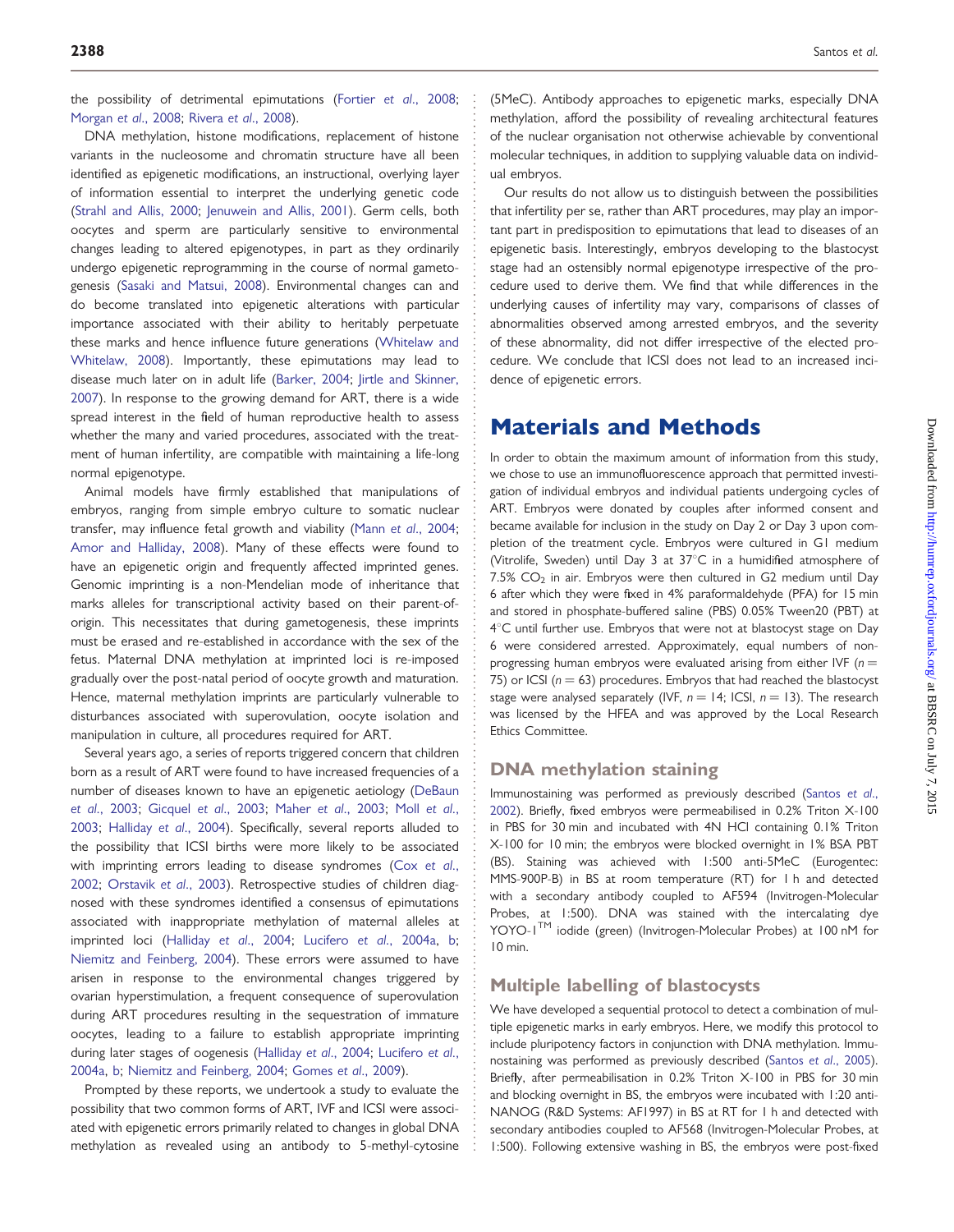in 2% PFA for 10 min after which the staining of DNA methylation was completed as described above using an AF488 secondary antibody. DNA was stained with 5  $\mu$ g/ml 4',6-Diamidino-2-phenylindole for 10 min.

#### Microscopy and image analysis

(1) Observations were made using an Olympus BX41 epifluorescence microscope. Images were recorded digitally with separate filter sets for YOYO-1 $^{TM}$  and Alexa Fluor 594 using analySIS 3.1 (SIS GmbH). Greyscale images were pseudo-coloured and merged using Adobe Photoshop CS2. For three-colour images, the acquisition was performed with a Zeiss LSM 510 Meta confocal microscope equipped with a 'Plan-Apochromat' 40x DIC oil-immersion objective. Serial optical sections were collected (minimum  $700 \times 700$  pixel size,  $z$ -step 0.46  $\mu$ m). Selected images were assembled and pseudocoloured using Adobe Photoshop CS2.

#### Statistical analysis

Pearson's exact test was used for comparison (Microsoft Office Excel 2007). All P-values are two-tailed and  $P < 0.05$  was considered significant.

## **Results**

IVF and ICSI-generated human embryos from the zygote through to the expanded blastocyst stage were fixed and prepared for DNA methylation evaluation using the 5MeC antibody. To visualise nuclear organisation and hence the status of chromatin, embryos were stained with YOYO1<sup>TM</sup>, a sequence non-specific cyanine dye that quantitatively stains DNA.

In order to score embryos, a guideline for normal levels of DNA methylation and its organisation needed to be established. This guideline was informed by comparison to other mammalian systems and extensive experience in the mouse, where both active paternal and passive demethylation have been established (Monk et al[., 1987](#page-8-0); Dean et al[., 2001](#page-7-0); [Young and Beaujean,](#page-8-0) 2004). The consensus for normal DNA methylation and hence the epigenotype considered to be appropriate for samples in this study is presented in Fig. [1](#page-3-0)A. Human pre-implantation stage embryos appear to undergo limited passive DNA demethylation from the 2-cell up to the 8–16 cell stage or in the fifth cell cycle at which time de novo DNA methylation appears to occur. Our observations are in close agreement with previously published results (Fulka et al[., 2004](#page-7-0)), and as such suggest they represent a good approximation of a normal DNA methylation profile.

Interestingly, fully expanded blastocysts (Fig. [1A](#page-3-0)s–v) are asymmetric in terms of DNA methylation with a hypomethylated trophectoderm and a hypermethylated inner cell mass (ICM). This asymmetric pattern of DNA methylation is quantitatively different between species (Fig. [1](#page-3-0)B) but qualitatively conserved (Fig. [1](#page-3-0)Ba and b). Overall, human blastocysts more closely resemble bovine (Fig. [1](#page-3-0)Ba) and ovine blastocysts ([Young and Beaujean, 2004\)](#page-8-0) than mouse embryos (Dean et al[., 2001](#page-7-0) and Fig. [1](#page-3-0)Bb, this manuscript). Thereafter throughout the study, this panel (Fig. [1](#page-3-0)A) was used as a guideline to assess the extent of correct DNA methylation on a stage-specific basis.

Approximately, equal numbers of IVF and ICSI embryos were evaluated and double scored for chromatin organisation and DNA methylation signals. For the purpose of the analysis, samples were separated into arrested and non-arrested embryos in keeping with the arrested embryos should have reached the blastocyst stage at this time. These data are reported in Table [I](#page-4-0). The spectrum of epigenetic abnormalities, including chromatin and DNA methylation misregulation, in embryos that had not reached the expected stage by Day 6 are presented in Fig. [2.](#page-4-0) These include profound abnormalities of organisation and structure of the nucleus including inappropriately high DNA content, multi-nucleate blastomeres and apoptotic nuclei leading to mosaic patterns of chromatin mis-regulation within a single embryo (Fig. [2](#page-4-0)A). Examples of normal and hypermethylated nuclei are depicted for IVF and ICSI-derived embryos (Fig. [2](#page-4-0)B). Given the paucity of the samples obtained from both procedures, it was not possible to establish meaningful frequencies of the classes of abnormalities individually. Additionally, many embryos suffered from multiple errors although they were scored only once. Examples illustrating the quantitative and qualitative elements of inappropriate DNA methylation have been included together with genome-wide chromatin irregularities in embryos generated by either IVF or ICSI. These abnormalities suggest cell cycle arrest as a recurring problem in the case of multinucleate blastomeres and point to an early origin, both shortly after fertilisation ([Supplementary Material,](http://humrep.oxfordjournals.org/cgi/content/full/deq151/DC1) [Fig. S1\)](http://humrep.oxfordjournals.org/cgi/content/full/deq151/DC1) or later on during cleavage divisions (Fig. [2](#page-4-0)A).

Irrespective of the ART procedure, for arrested embryos, the data obeyed a bimodal distribution with an apparent equal probability of being either normal or abnormal in both registers. Very few embryos had only DNA methylation errors (Fig. [3:](#page-5-0) IVF = 13.19% versus ICSI = 9.64%) or only chromatin errors (Fig. [3:](#page-5-0) IVF =  $5.49\%$  versus ICSI = 7.23%). Statistical evaluation of the distribution for arrested embryos arising from IVF and ICSI scored for epigenetic abnormalities (DNA methylation, chromatin organisation or both) indicated no significant difference was observed as a consequence of the procedure per se (Table [I](#page-4-0),  $P > 0.5$ ). Moreover, these analyses suggested that there were an extremely high correlation between normal quantitative fea-tures of chromatin and DNA methylation (Table [II](#page-5-0),  $P < 0.001$ ).This observation suggests that there may well be an underlying mechanistic linkage between normal DNA methylation and the associated chromatin organisation that dictates nuclear architecture. Specific nucleosomal histone modifications have been implicated together with DNA methylation to reinforce repressive chromatin environments widely throughout the genome ([Tamaru and Selker, 2001](#page-8-0); Fuks et al[., 2003](#page-7-0); [Tamaru](#page-8-0) et al[., 2003;](#page-8-0) [Jackson](#page-8-0) et al., 2004).

appropriate stage for 6 days of culture. In this study, these non-

In order to maximise the potential information from materials donated to research, embryos were handled on a patient by patient basis. Theoretically, this information might connect the epigenetic 'fitness' of the embryo with pregnancy outcomes in addition to the primary focus of the study. As data had been collected in a patientspecific manner, potential trends, connecting normal epigenotypes, assessing gross epigenetic features and pregnancy outcomes might be evident. Although normal epigenotypes were identified within this study, no correlation was supported to positive pregnancy outcomes irrespective of the ART procedure [\(Supplementary Material,](http://humrep.oxfordjournals.org/cgi/content/full/deq151/DC1) [Table S1I](http://humrep.oxfordjournals.org/cgi/content/full/deq151/DC1), [II](#page-5-0)).

## Developmental milestones and epigenotype

Although clear conclusions could be drawn in comparisons of arrested embryos derived from IVF and ICSI procedures (namely that no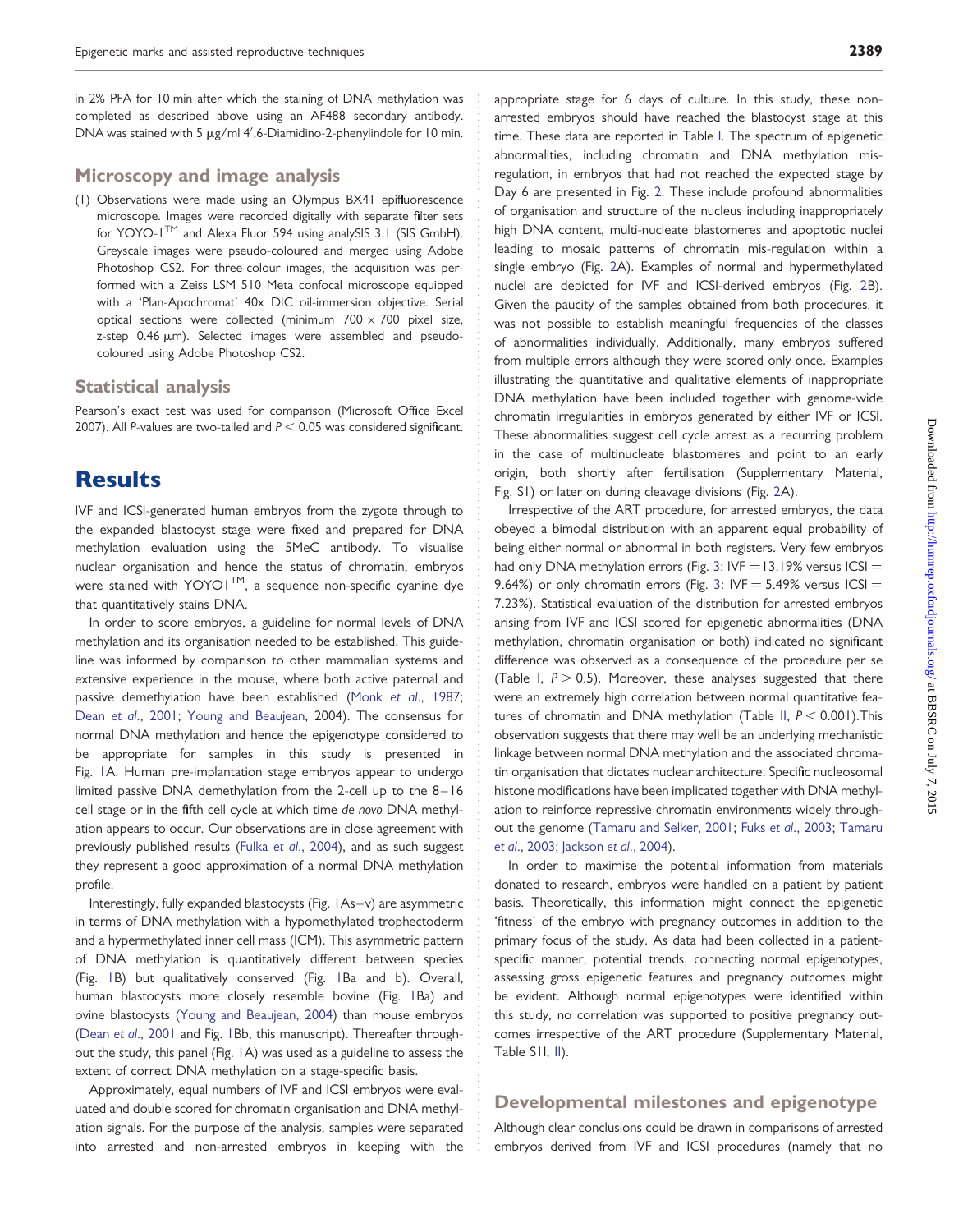<span id="page-3-0"></span>

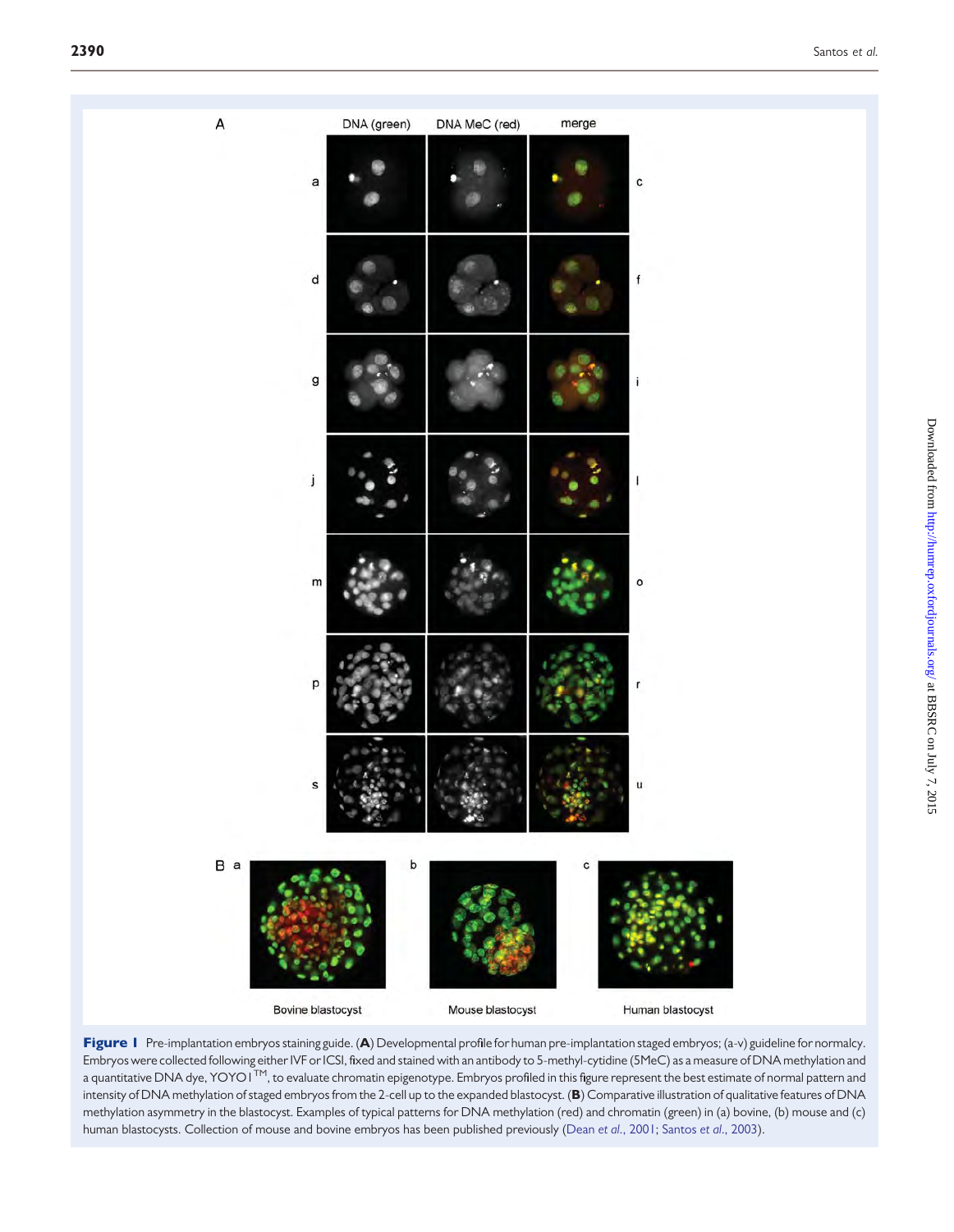<span id="page-4-0"></span>differences were observed between these two groups) it remained formally possible that differences might become apparent at the expanded blastocyst stage, a time when distinctive epigenetic marks, including asymmetric DNA methylation, should be in place. To address this issue, we undertook a higher resolution analysis and focused a sample collection solely at the blastocyst stage. Blastocysts were scored in accordance with published and accepted guidelines [\(Gardner and Schoolcraft, 1999\)](#page-7-0). The only departure from the ordinary use of this criterion was that embryos were scored after PFA fixation; however, it was still possible to score the degree of expansion and hatching and the size of the ICM ([Supplementary Material, Fig. S2\)](http://humrep.oxfordjournals.org/cgi/content/full/deq151/DC1). Interestingly, blastocysts showed an overwhelmingly positive corre-lation with double normal epigenotype scores (Table [III](#page-5-0),  $P < 0.001$ )

#### Table I Distribution of epigenetic abnormalities, chromatin organisation (Ch) and DNA methylation (5MeC), in assisted reproduction technologies (ART) generated embryos.

|                      | Total<br>$2004 - 2007$ <sup>a</sup> |             | <b>Blastocysts</b><br>2005-2007 |                |
|----------------------|-------------------------------------|-------------|---------------------------------|----------------|
|                      | <b>IVF</b>                          | <b>ICSI</b> | IVF                             | <b>ICSI</b>    |
| $Ch+5MeC$ 'normal'   | 20*                                 | $ 4*$       | $11^b$                          | gb             |
| Ch 'abnormal'        | 5*                                  | $6*$        | 0p                              | 0 <sup>p</sup> |
| 5MeC 'abnormal'      | $10*$                               | 5*          | ηb                              | ን <sub>p</sub> |
| $Ch+5MeC$ 'abnormal' | $40*$                               | $38*$       | 1 <sub>p</sub>                  | ን <sub>p</sub> |
| Total                | 75                                  | 63          | 14                              | 13             |

P-values were determined by Pearson's exact test.

<sup>a</sup>Developmentally arrested embryos at Day 6 of culture. **bNo degrees of freedom to perform the test.** 

 $*P > 0.5$ 

irrespective of the procedure used to derive them (Fig.  $4A$ : IVF = 78%; ICSI  $= 69%$ ). A small number of blastocysts were observed to have inappropriate DNA methylation (see Table [III\)](#page-5-0) but otherwise normal nuclear organisation (Fig. [4A](#page-6-0)). At the blastocyst stage, the assessment of DNA methylation would, by necessity, require that the ICM was hypermethylated (Fig. [4](#page-6-0)B: ICM includes NANOG positive cells), while the trophectoderm was hypomethylated (Fig. [4B](#page-6-0)). Thus, temporal elements together with lineage asymmetry would need to be correct (Fig. [4B](#page-6-0): Image | co-localisation). Together these results suggest that development to the blastocyst stage is associated with a normal epigenotype for both ICSI and IVF treatments.

# **Discussion**

Epigenetic programming during early development is a conserved process in mammals, modulating critical quantitative features of DNA methylation and remodelling chromatin (Dean et al[., 2001;](#page-7-0) [Beaujean](#page-7-0) et al., 2004). These heritable instructions, imposed during the early stages of development, can be influenced by environmental perturbations such as those encountered during oocyte retrieval and embryo culture and manipulation, all necessary steps in ART as part of the treatment of human infertility (Dean et al[., 2001;](#page-7-0) [Khosla](#page-8-0) et al[., 2001](#page-8-0); Rivera et al[., 2008](#page-8-0)).

A series of retrospective studies of children with imprinting disorders identified that a number of these cases were associated with children born following treatment for infertility (Cox et al[., 2002;](#page-7-0) [Bowdin](#page-7-0) et al., 2007; [Amor and Halliday, 2008](#page-7-0)). In response to these reports, we initiated a study to ascertain whether differences existed between human embryos derived from IVF and ICSI procedures. Ideal experimental situations are frequently not achievable while operating within the limitations of ethical and practical guidelines for use of human embryos. This study was constrained by restrictions allowing use of materials only when embryos generated in the course



Figure 2 Epigenetic errors are inherent to arrested IVF and ICSI derived embryos. Embryos were collected, fixed and assessed for DNA methylation and chromatin organisation. (A) Merged images (DNA methylation- red and chromatin-green) of representative error classes are depicted. (B) Examples of blastomeres deemed to fall within the 'normal' and 'high' range of DNA methylation are included from both groups reinforcing an underlying shared aetiology of the abnormalities.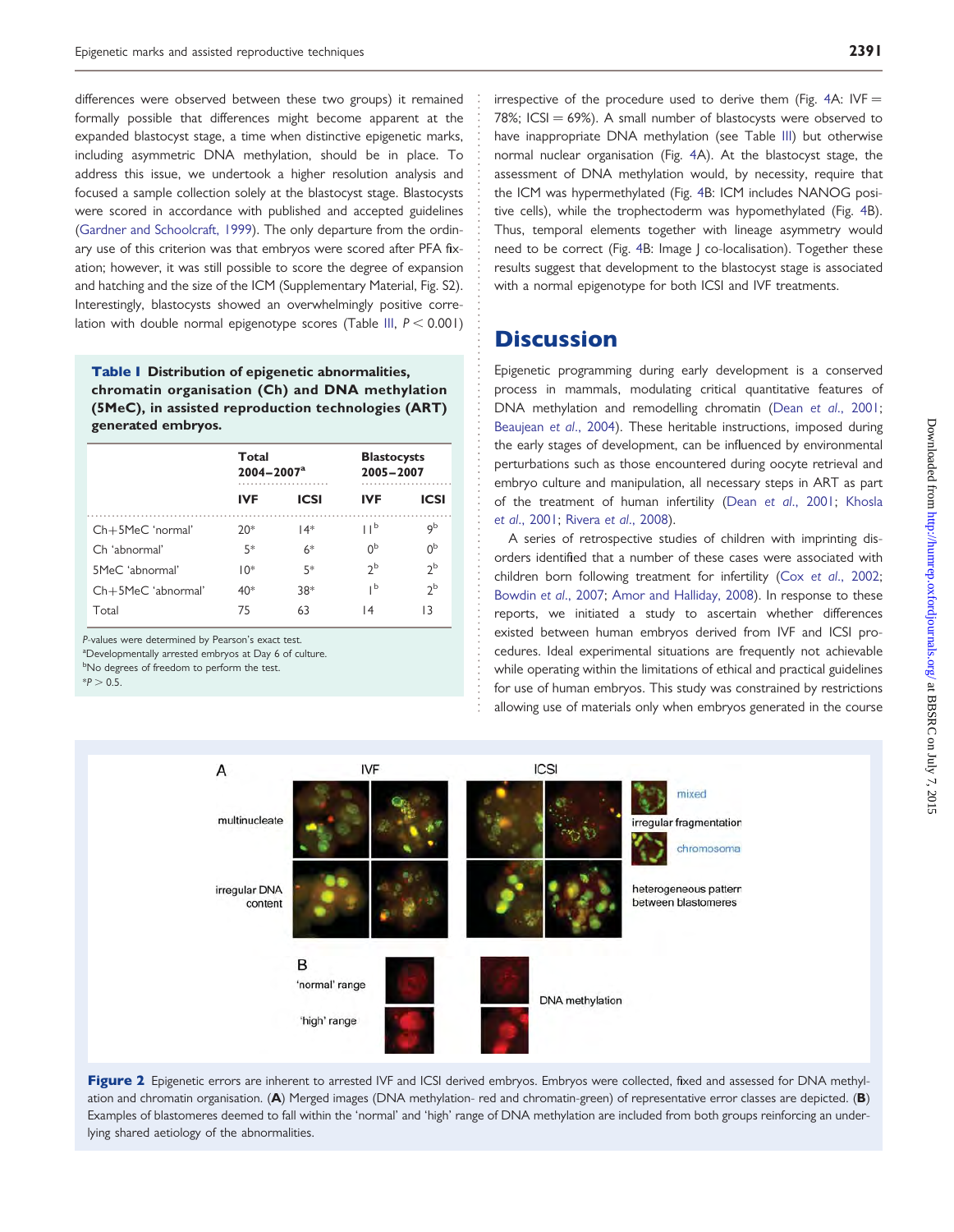<span id="page-5-0"></span>

Figure 3 Comparison of epigenetic error frequency (%) between arrested embryos derived by ICSI ( $n = 63$ ) and IVF ( $n = 75$ ). Embryos obtained over a three year period and at all stages between 1-cell and morula were scored for two measures of epigenetic quantities, DNA methylation (5MeC) and chromatin integrity (Ch). These were plotted in a discontinuous gradient from normal in both regards to abnormal in both regards. Embryos were grouped according to treatment.

| Table II Association between epigenetic abnormalities, |
|--------------------------------------------------------|
| Ch and 5MeC, in ART generated embryos.                 |

|       | Chromatin organisation      |                    |                           |                    |  |  |
|-------|-----------------------------|--------------------|---------------------------|--------------------|--|--|
|       | 'normal'                    |                    | 'abnormal'                |                    |  |  |
|       | 5MeC<br>'normal'            | 5MeC<br>'abnormal' | 5MeC<br>'normal'          | 5MeC<br>'abnormal' |  |  |
| IVF   | $\mathcal{R}$ $\mathcal{R}$ | $12*$              | 5*                        | $4$  *             |  |  |
| וריגו | 23 <sup>a</sup>             |                    | $\mathsf{K}^{\mathrm{a}}$ |                    |  |  |

Total sample, embryos collected between 2004 and 2007. P-values were determined by Pearson's exact test.

 ${}^{a}P$  < 0.001.  $*P < 0.001$ 

of ART treatments were either unsuitable or not required for transfer or cryopreservation. Despite these restrictions, valuable information can be obtained from embryos supplied where each and every embryo is assessed individually.

Comparison of epigenotypes (DNA methylation staining and chromatin assessment) arising from arrested or delayed human embryos derived by IVF or ICSI suggested that approximately half of all embryos analysed met expectations defined for normal human embryos (Fig. [1](#page-3-0)A). Notably, among the remaining abnormal embryos, those possessing inappropriate DNA methylation also frequently had aberrant chromatin. DNA methylation is normally modulated during the immediate post-fertilisation period in humans, although the extent of this reprogramming is a matter of some debate (Fulka et al[., 2004](#page-7-0)). We reasoned that errors in DNA methylation may be correlated with errors in chromatin suggesting a mechanistic link leading to the epigenotype, an observation previously reported in bovine embryos (Santos et al[., 2003\)](#page-8-0). Unexpectedly, no significant difference in the distribution of epigenotypes of embryos was observed between the two procedures (Figs. 3 and [4](#page-6-0)A). Remarkably, the spectrum of abnormalities was not unique to either group with all classes and levels of severity shared between IVF and ICSIderived embryos (Fig. [2](#page-4-0) and [Supplementary Material, Fig. S1](http://humrep.oxfordjournals.org/cgi/content/full/deq151/DC1)). A priori, it was not necessarily expected that these two groups would share similar repertoires of anomalies. In general, ICSI is typically elected for cases of male infertility owing to reduced sperm count, motility and/or poor morphology ([Palermo](#page-8-0) et al., 2009) and is more invasive than conventional IVF.

We extended our study to also evaluate DNA methylation and chromatin organisation at the blastocyst stage. An overwhelming majority of embryos assessed at this stage were assigned double normal scores pointing to a biological connection between the developmental stage and normal epigenotypes. While this observation will be welcomed into the debate concerning the effects of extended culture and the normalcy of embryos, our study does not preclude the possibility of changes in the epigenotype at the molecular level. The fidelity of the epigenotype at the blastocyst stage will have important implications for the derivation of human embryonic stem cells (hESC). Notably, the epigenotype of the blastocyst, prior to hESC derivation, is particularly important as it is this extraordinarily faithful reiteration of epigenetic information that reinforces lineage commitment throughout development and in cellular commitment in all tissues undergoing renewal in adult life [\(Hemberger](#page-8-0) et al., 2009).

#### Table III Association of epigenetic abnormalities with developmental arrest in ART generated embryos.

|                    |                      | Chromatin organisation |               |                 |  |  |
|--------------------|----------------------|------------------------|---------------|-----------------|--|--|
|                    | 'normal'             |                        | 'abnormal'    |                 |  |  |
|                    | <b>5MeC</b> 'normal' | 5MeC 'abnormal'        | 5MeC 'normal' | 5MeC 'abnormal' |  |  |
| Arrested           | $34*$                | 5*                     | ∣ *           | 78*             |  |  |
| <b>Blastocysts</b> | $20*$                | $4*$                   | ∩∗            | ว∗              |  |  |

Total sample, embryos collected between 2004 and 2007. P-value was determined by Pearson's exact test.

 $*P < 0.001$ .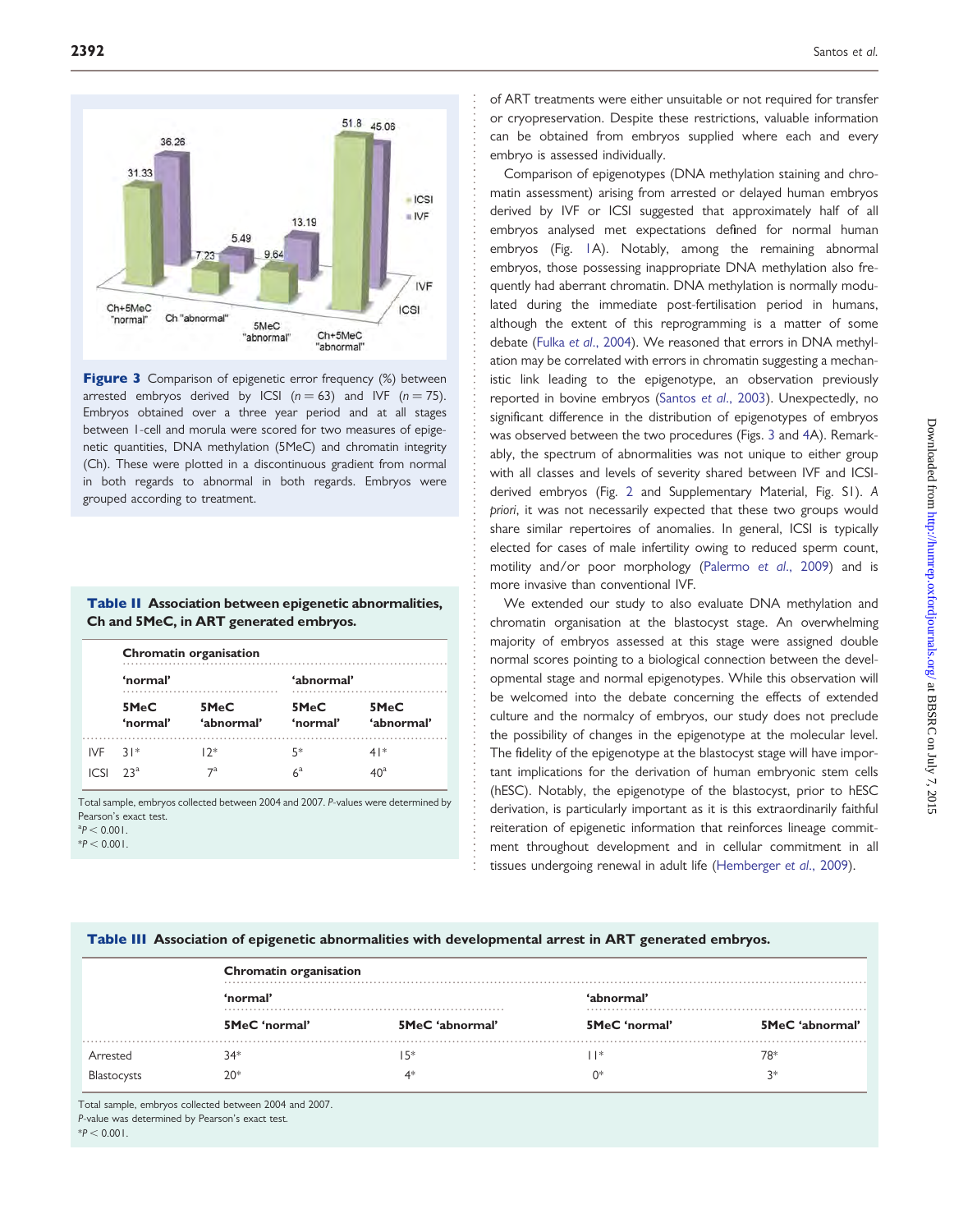<span id="page-6-0"></span>

Figure 4 Epigenetic lineage asymmetry is conserved in human embryos. (A) Assessment of epigenotypes in blastocysts arising from ART procedures. Blastocysts generated by IVF ( $n = 14$ ) or ICSI ( $n = 13$ ) were stained and are portrayed in the discontinuous plot from double normal to double abnormal scores. In contrast to other embryo stages obtained throughout the study, blastocysts showed an overwhelmingly significant positive correlation with normal epigenotype scores (Table [III,](#page-5-0)  $P < 0.001$ ). (B) High morphology score expanded blastocysts were labelled for a lineage identification marker, NANOG, followed by staining for 5MeC. ICM cells were consistently hypermethylated and positive for NANOG. Co-localisation software, Image J, was used to analyse potential association between the epigenetic mark and the pluripotency factor. Bright yellow cells identified most, but not all, of the cells of the ICM, highlighting the intrinsic heterogeneity associated with this compartment. In the expanded blastocyst NANOG is highly specific for the ICM and hence is justifiably used as a lineage marker.

DNA methylation is programmed during at least two critical periods during development in mammals [\(Reik and Walter, 2001](#page-8-0)). Erasure of DNA methylation leads to the expression of genes essential for both germ cell development and for the re-establishment of parent-specific methylation imprints [\(Hajkova](#page-7-0) et al., 2002; Li et al[., 2004](#page-8-0); [Shovlin](#page-8-0) et al., [2008](#page-8-0)) during fetal development in males and post-natally in females (Davis et al[., 2000;](#page-7-0) Lucifero et al[., 2004a,](#page-8-0) [b](#page-8-0); [Maatouk](#page-8-0) et al., 2006; [Sasaki and Matsui, 2008\)](#page-8-0). Thus, matured and ovulated oocytes and sperm will have germline imprints fully imposed prior to fertilisation. The second phase of reprogramming is initiated following fertilisation and continues throughout the period of pre-implantation. While the significance of this second wave is still not known, the result of this modulation is that somatic levels of DNA methylation are restored at the blastocyst stage (Dean et al[., 2001;](#page-7-0) Santos et al[., 2002\)](#page-8-0). These details derive largely from studies in the mouse, however, they likely extend to other early mammalian embryos including

humans. Collectively, these periods of reprogramming establish critical levels and the landscape of epigenetic marks which comprise the epigenotype.

The essential resetting in the mature gamete, prior to ART, may be particularly important where in vitro maturation (IVM) of immature oocytes is required. The IVM of oocytes is used clinically to avoid situations where ovarian hyperstimulation syndrome may occur [\(Chian](#page-7-0) et al[., 2004](#page-7-0); [Manipalviratn](#page-8-0) et al., 2009). It would be expected that epigenetic marks, especially DNA methylation, that are acquired during these late stages of oogenesis may be particularly susceptible to epimutations. Indeed, studies in human and bovine where IVM was investigated reported increased incidences of imprinting errors, especially those associated with maternal DNA methylation [\(Borghol](#page-7-0) et al., [2006](#page-7-0); [Hiendleder](#page-8-0) et al., 2006; Sato et al[., 2007](#page-8-0)).

Recent opinion has challenged the idea of a causal link of ART to epimutations, suggesting instead that it may be a result of the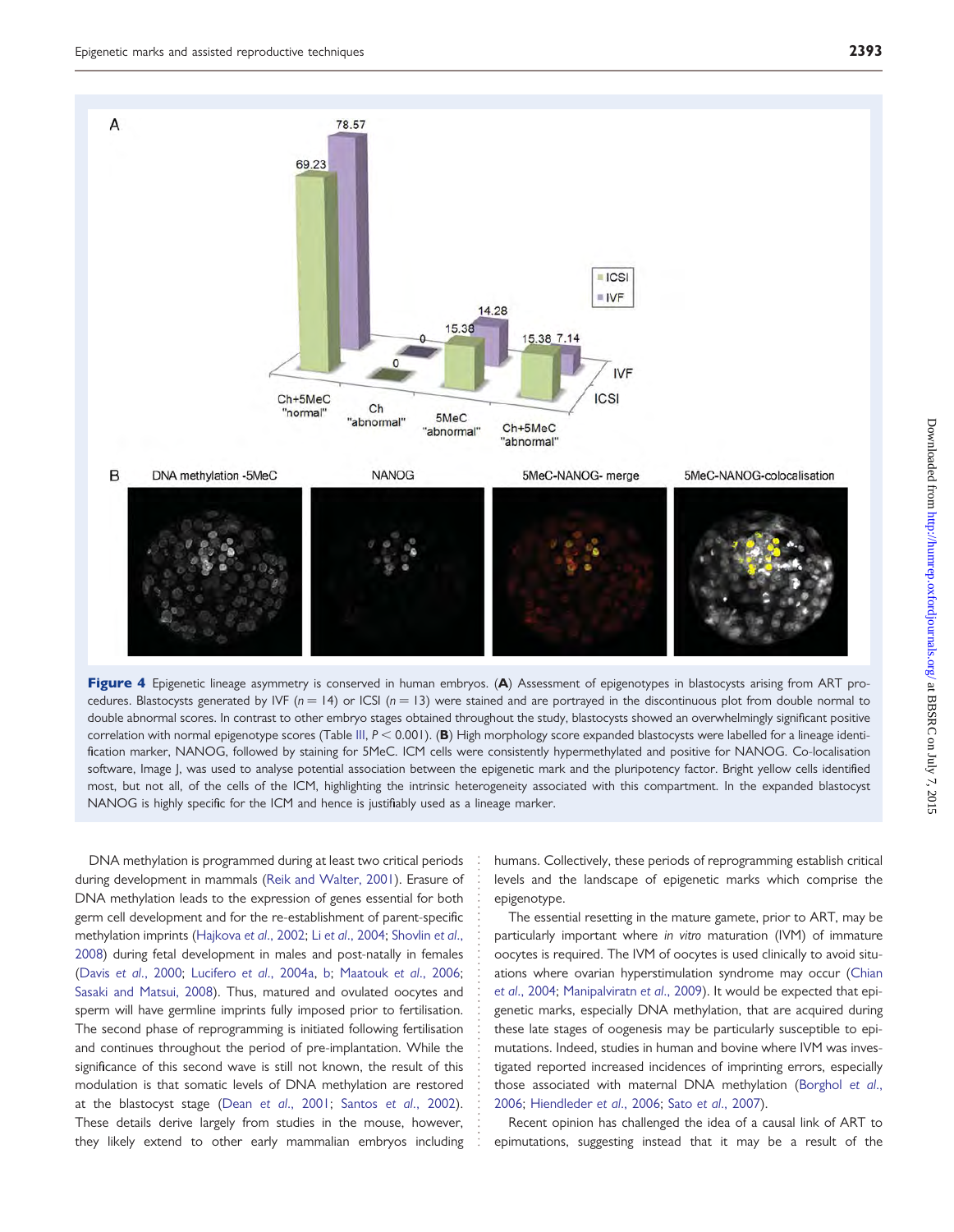<span id="page-7-0"></span>underlying infertility (Doornbos et al., 2007). Our results would also hint in that direction, with the high degree of similarity of frequencies, and types of errors represented in both IVF and ICSI patient groups. Studies have frequently suggested that superovulation, together with underlying infertility, accounted for these perturbations of maternal alleles (Fortier et al., 2008). Importantly, a newly published study in the mouse has uncovered that both maternal and paternal alleles may be negatively affected by superovulation in a dosage-dependant manner [\(Market-Velker](#page-8-0) et al., 2009).

Many details, including the specific timing of events and identification of activities, remain to be worked out specifically for human pre-implantation embryos, as a prerequisite for understanding human reproductive health. Notably, the influence of the environment, specifically of in vitro culture and the impact it may have on the transcriptional regulation of activities critical for the establishment and maintenance of the normal epigenotype. While the present studies are largely descriptive, an inescapable limitation of working with these elite samples, we believe that the conclusions are essential to pave the way for future lines of investigation.

## Authors' roles

The initial study was designed by M.S. and W.D. In later phases of the work, further study design was supplied by M.H. and F.S. P.S, M.S, C.L., L.H., M.H. and F.S. were involved in the execution of the study. M.S., W.D., F.S., M.H. and L.H. were involved at different phases of the work in the analysis of data. A.M. was responsible for regulatory and statutory issues relating to the project and for ensuring that patients were seen by an independent research nurse. F.S. stained and imaged all embryos and prepared figures and completed statistical analysis during the drafting of the manuscript. A.M., F.S., M.H., M.S. and W.R. offered critical commentary to W.D. who wrote the manuscript.

# Supplementary data

[Supplementary data are available at http://humrep.oxfordjournals.org/.](http://humrep.oxfordjournals.org/cgi/content/full/deq151/DC1)

# Acknowledgements

The authors wish to thank the following people for assistance and advice during the preparation of this manuscript. Dr Bjorn Oback generously supplied bovine embryos used as illustration in Fig. [1](#page-3-0). Dr Anne Segonds-Pichon supplied statistical advice on the data. We are grateful for the assistance of Sister Maria Nesbitt and Sister Linda Burgess who provided patients with information on the study and obtained donor consent. Finally, the authors are indebted to the patients and staff at Newcastle Fertility Centre without whom this work would not be possible.

# Funding

The authors would like to gratefully acknowledge funding from the MRCandBBRSCin grants to Prof. Wolf Reik (The Babraham Institute) and Prof. Alison Murdoch (MRC grant G0400232 to AM and MH), Centre at Life, NewCastle, in aspects of this work.

# References

- Amor DJ, Halliday J. A review of known imprinting syndromes and their association with assisted reproduction technologies. Hum Reprod 2008;23:2826 – 2834.
- Barker DJ. Developmental origins of adult health and disease. J Epidemiol Community Health 2004;58:114– 115.
- Beaujean N, Hartshorne G, Cavilla I, Taylor I, Gardner I, Wilmut I, Meehan R, Young L. Non-conservation of mammalian preimplantation methylation dynamics. Curr Biol 2004;14:R266–R267.
- Borghol N, Lornage J, Blachere T, Sophie Garret A, Lefevre A. Epigenetic status of the H19 locus in human oocytes following in vitro maturation. Genomics 2006;87:417-426.
- Bowdin S, Allen C, Kirby G, Brueton L, Afnan M, Barratt C, Kirkman-Brown J, Harrison R, Maher ER, Reardon W. A survey of assisted reproductive technology births and imprinting disorders. Hum Reprod 2007;22:3237 – 3240.
- Chian RC, Lim JH, Tan SL. State of the art in in-vitro oocyte maturation. Curr Opin Obstet Gynecol 2004; 16:211-219.
- Cox GF, Burger J, Lip V, Mau UA, Sperling K, Wu BL, Horsthemke B. Intracytoplasmic sperm injection may increase the risk of imprinting defects. Am J Hum Genet 2002;71:162-164.
- Davis TL, Yang GJ, McCarrey JR, Bartolomei MS. The H19 methylation imprint is erased and re-established differentially on the parental alleles during male germ cell development. Hum Mol Genet 2000; 9:2885 – 2894.
- Dean W, Santos F, Stojkovic M, Zakhartchenko V, Walter J, Wolf E, Reik W. Conservation of methylation reprogramming in mammalian development: aberrant reprogramming in cloned embryos. Proc Natl Acad Sci USA 2001;98:13734– 13738.
- DeBaun MR, Niemitz EL, Feinberg AP. Association of in vitro fertilization with Beckwith-Wiedemann syndrome and epigenetic alterations of LIT1 and H19. Am J Hum Genet 2003;72:156-160.
- de Mouzon J, Lancaster P, Nygren KG, Sullivan E, Zegers-Hochschild F, Mansour R, Ishihara O, Adamson D. World collaborative report on assisted reproductive technology, 2002. Hum Reprod 2009; 24:2310 – 2320.
- Doornbos ME, Maas SM, McDonnell J, Vermeiden JP, Hennekam RC. Infertility, assisted reproduction technologies and imprinting disturbances: a Dutch study. Hum Reprod 2007;22:2476-2480.
- Fortier AL, Lopes FL, Darricarrere N, Martel J, Trasler JM. Superovulation alters the expression of imprinted genes in the midgestation mouse placenta. Hum Mol Genet 2008;17:1653 – 1665.
- Fuks F, Hurd PJ, Wolf D, Nan X, Bird AP, Kouzarides T. The methyl-CpG-binding protein MeCP2 Links DNA methylation to histone methylation. *J Biol Chem* 2003;278:4035-4040.
- Fulka H, Mrazek M, Tepla O, Fulka | |r. DNA methylation pattern in human zygotes and developing embryos. Reproduction 2004;128:703– 708.
- Gardner DK, Schoolcraft WB. In vitro culture of human blastocysts. In: Jansen R, Mortimer D (ed)., Towards Reproductive Certainty: Infertility and Genetics Beyond 1999. Carnforth: Parthenon Press, 1999.
- Gicquel C, Gaston V, Mandelbaum J, Siffroi JP, Flahault A, Le Bouc Y. In vitro fertilization may increase the risk of Beckwith-Wiedemann syndrome related to the abnormal imprinting of the KCN1OT gene. Am | Hum Genet 2003;72:1338-1341.
- Gomes MV, Huber J, Ferriani RA, Amaral Neto AM, Ramos ES. Abnormal methylation at the KvDMR1 imprinting control region in clinically normal children conceived by assisted reproductive technologies. Mol Hum Reprod 2009; **15:471-477.**
- Hajkova P, Erhardt S, Lane N, Haaf T, El-Maarri O, Reik W, Walter J, Surani M. Epigenetic reprogramming in mouse primordial germ cells. Mech Dev 2002; 117:15.